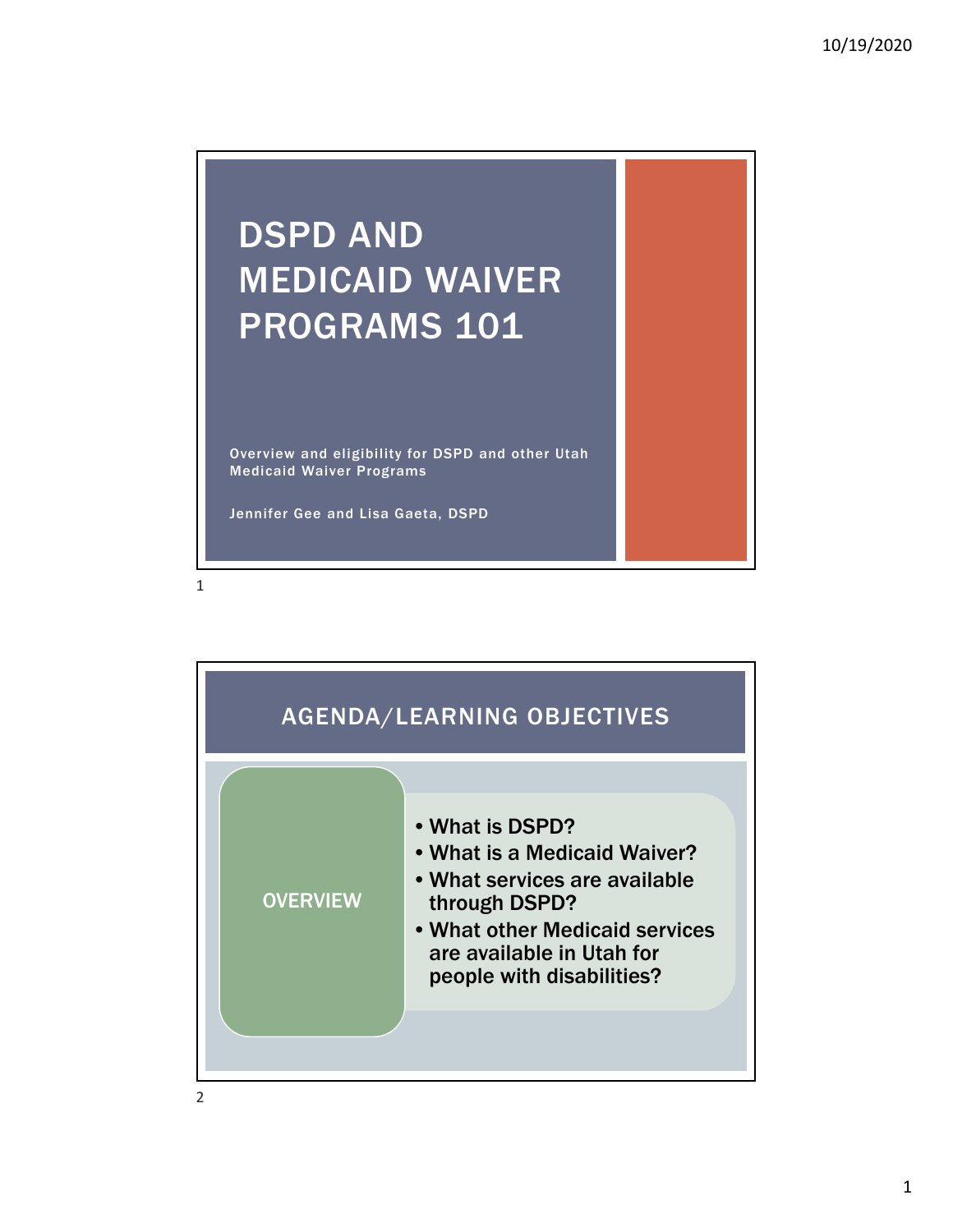#### WHAT IS DSPD?

The Division of Services for People with Disabilities (DSPD) is a State agency that is part of the Department of Human Services.

3

## WHAT IS DSPD?

The mission of DSPD is to promote opportunities and provide supports for persons with disabilities to lead self-determined lives.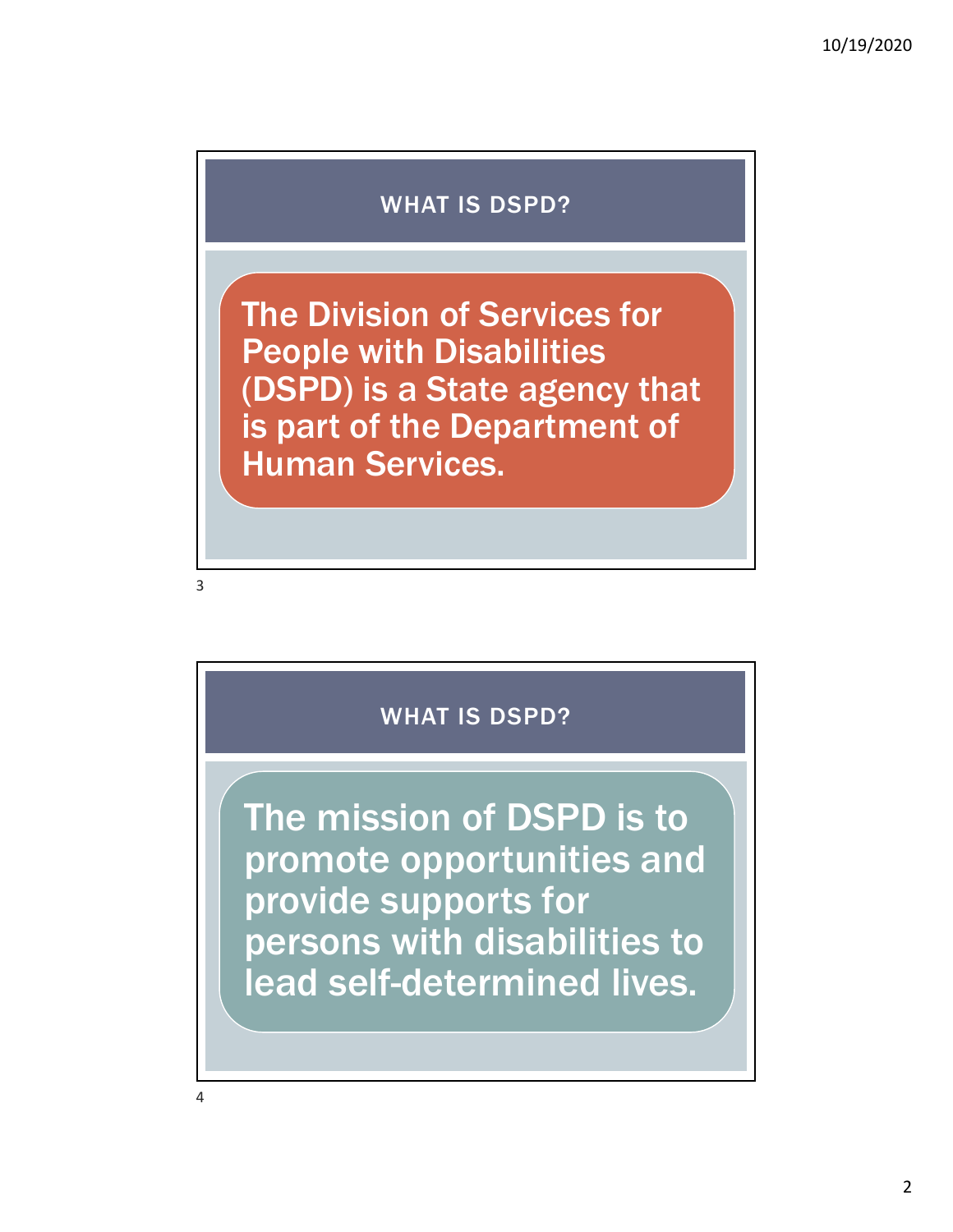#### WHAT IS A MEDICAID WAIVER?

Utah has several Medicaid Home and Community-Based (HCBS) Waivers, and three of these are operated by DSPD: the Community Supports Waiver (which serves children and adults), the Acquired Brain Injury Waiver (18+), and the Physical Disabilities Waiver (18+). We currently have two additional waivers under development.

Waiver programs allow states greater flexibility to be able to provide services to targeted populations that help them to remain in their HOME and in their COMMUNITY, and help .<br>prevent the need for institutional care through an Intermediate Care Facility or Nursing Home (see handout).

Find additional information about Medicaid Waivers at http://health.utah.gov/ltc/index.html

5

### WAIVERS AND MEDICAID ELIGIBILITY

Children who would not be eligibile for traditional Medicaid because of family income may be eligible for Medicaid Waiver programs, because the Waiver only counts the income and assets of the person receiving services, not the whole family. Waiver Medicaid is different from ABD (Aged/Blind/Disabled) Medicaid.

If a child or adult has income above a certain amount, they may be required to pay a spend-down (or "cost of care") to receive the Waiver Medicaid. If they have assets above a certain amount, they may not be eligible for Waiver services. Benefits planning related to income (from work, social security, etc) and assets (savings accounts, trusts, etc) may therefore be an important part of transition planning.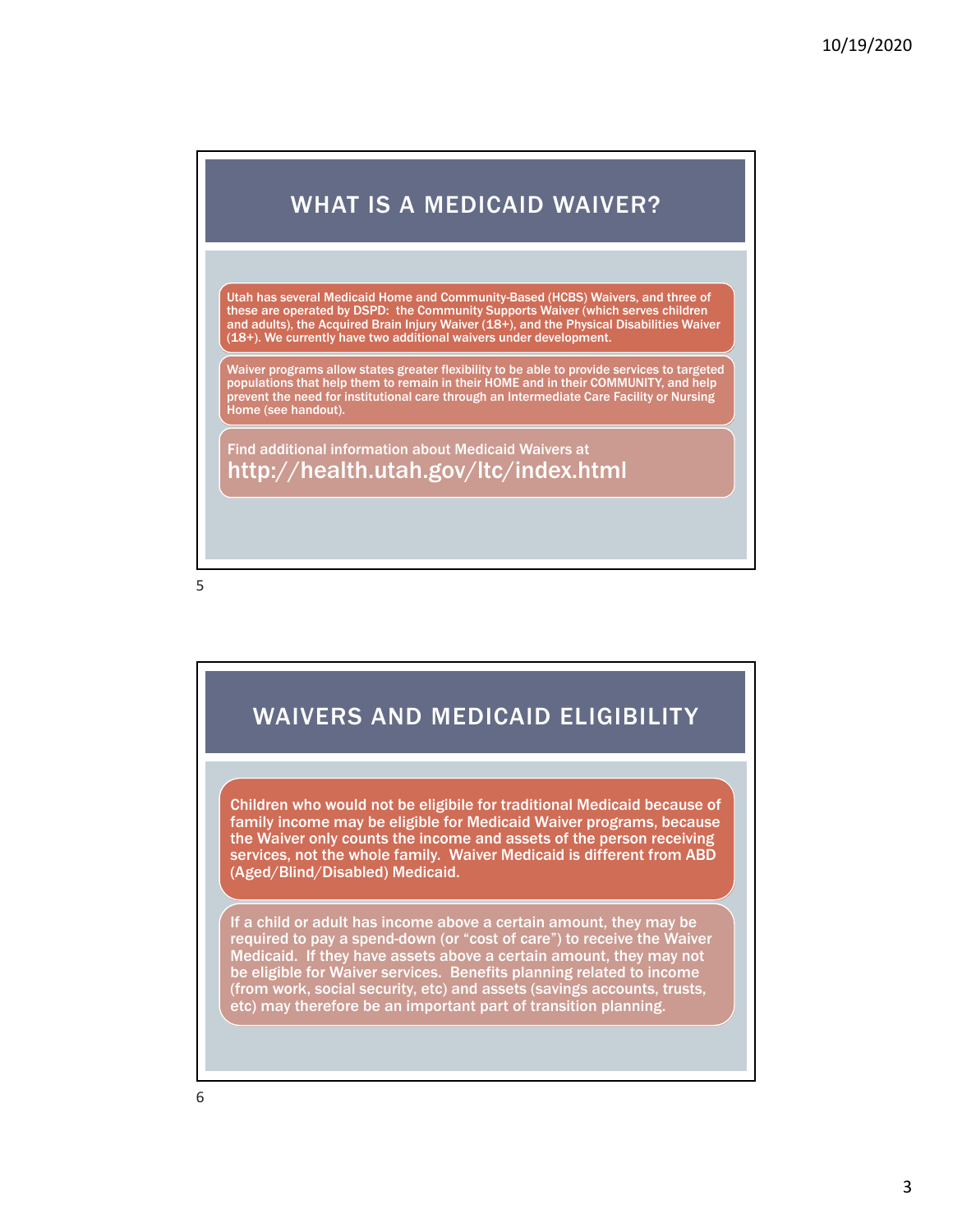

![](_page_3_Figure_2.jpeg)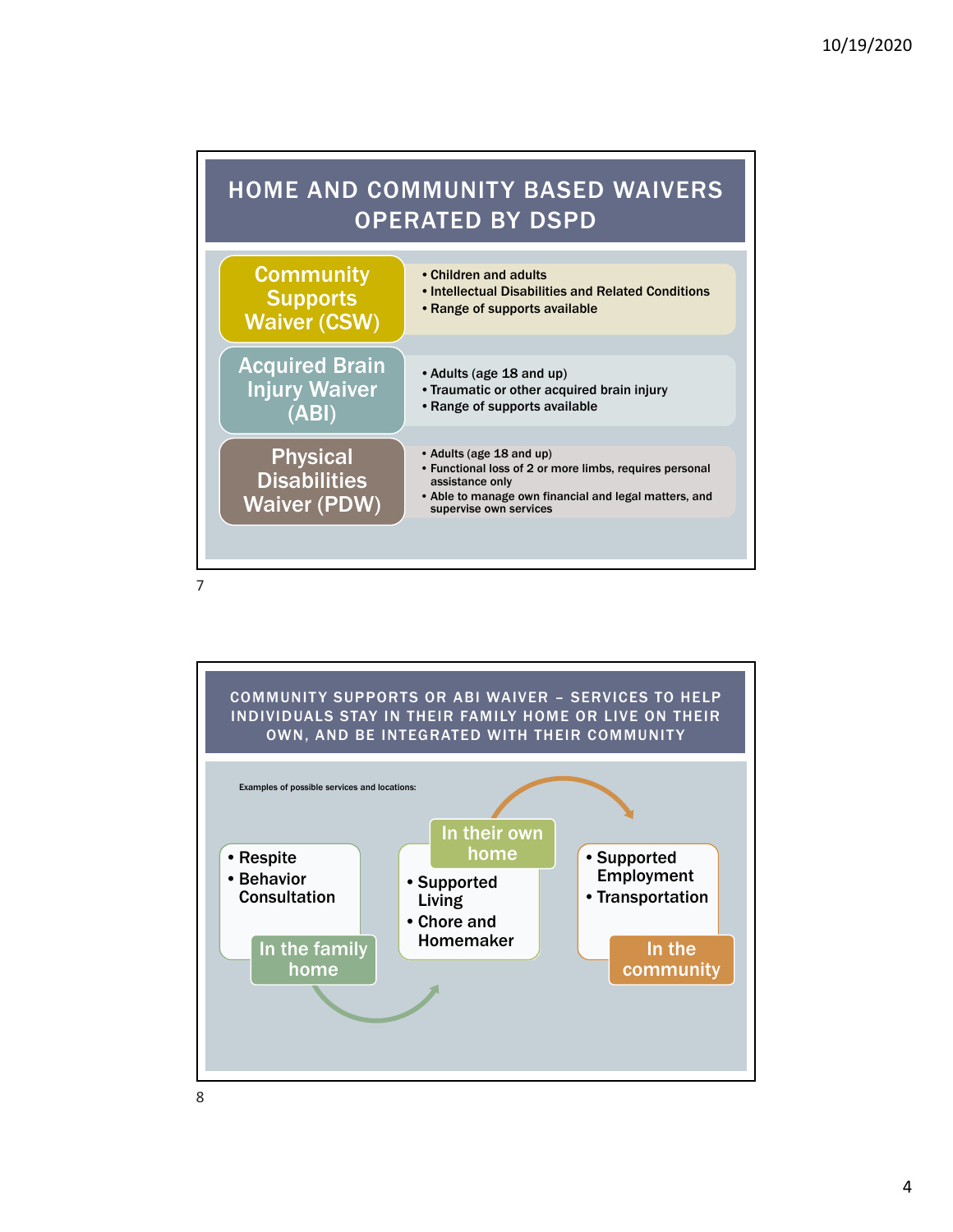#### COMMUNITY SUPPORTS WAIVER – EXAMPLES OF SERVICES AVAILABLE

- **Respite Care:** Respite care is care provided by a trained person that temporarily relieves parents or caregivers from the day-to-day care they provide to the individual with disabilities. It can be provided in the family's home, in the home of the respite provider or in a specialized facility, depending on the needs and preferences of the family or individual.
- **Supported Living: Supported living provides support,** supervision, socialization, personal care, training and assistance in order to help people live as independently as possible. This service is often for those who live alone in their own homes, with roommates, or a spouse and includes help with various activities of daily living necessary for an individual to maintain a self-directed life within the community.

9

#### **Chore Supports:** Chore services help maintain a clean, sanitary, and safe living environment for persons with disabilities who are unable to complete chore activities on their own. This includes heavy household chores such as washing floors, windows, and walls; snow removal, lawn care; tacking down loose rugs and tiles; and moving heavy items of furniture in order to provide a safe living environment. **Companion Services:** This is a non-medical care, supervision, and socialization service for functionally impaired adults. Companions assist or supervise such tasks as meal preparation, laundry, and shopping, but do not perform these services as discrete services. Companions do not provide hands on nursing care but may perform light housekeeping tasks that are incidental to the care and supervision of a person. COMMUNITY SUPPORTS WAIVER – EXAMPLES OF SERVICES AVAILABLE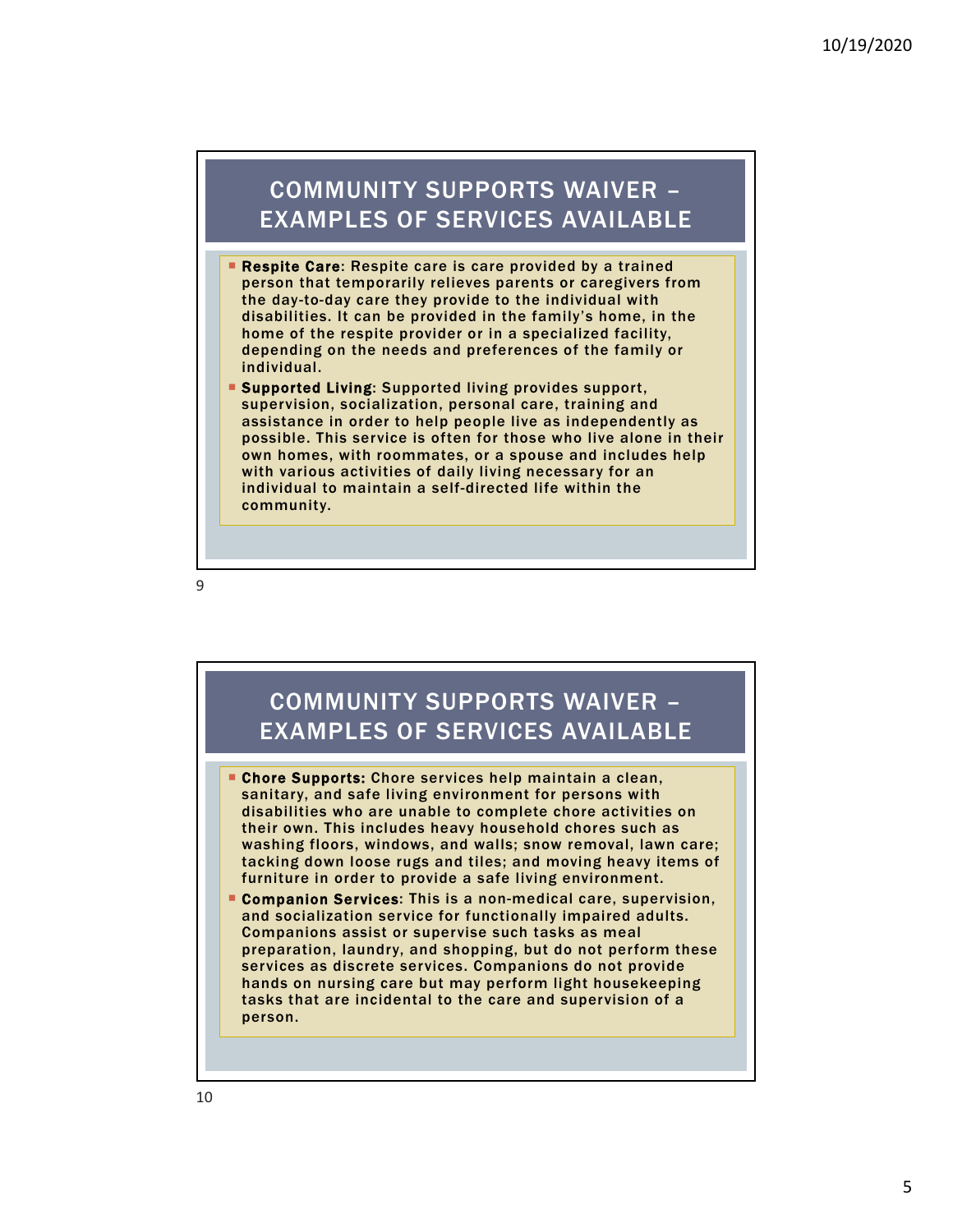#### COMMUNITY SUPPORTS WAIVER – EXAMPLES OF SERVICES AVAILABLE

- **Supported Employment: Supported Employment includes job** development, placement, intensive on-the-job training, and supervision by a job coach. It is intended for those people who may not be able to work in the community without some form of support, but does not rise to the same level of supervision as Day Services.
- **Environmental Adaptations: Environmental Adaptation** services allow families to make physical alterations and adaptations to their home as needed to ensure the health and welfare of the individual, or enable the individual to function with greater independence in the home.

![](_page_5_Figure_5.jpeg)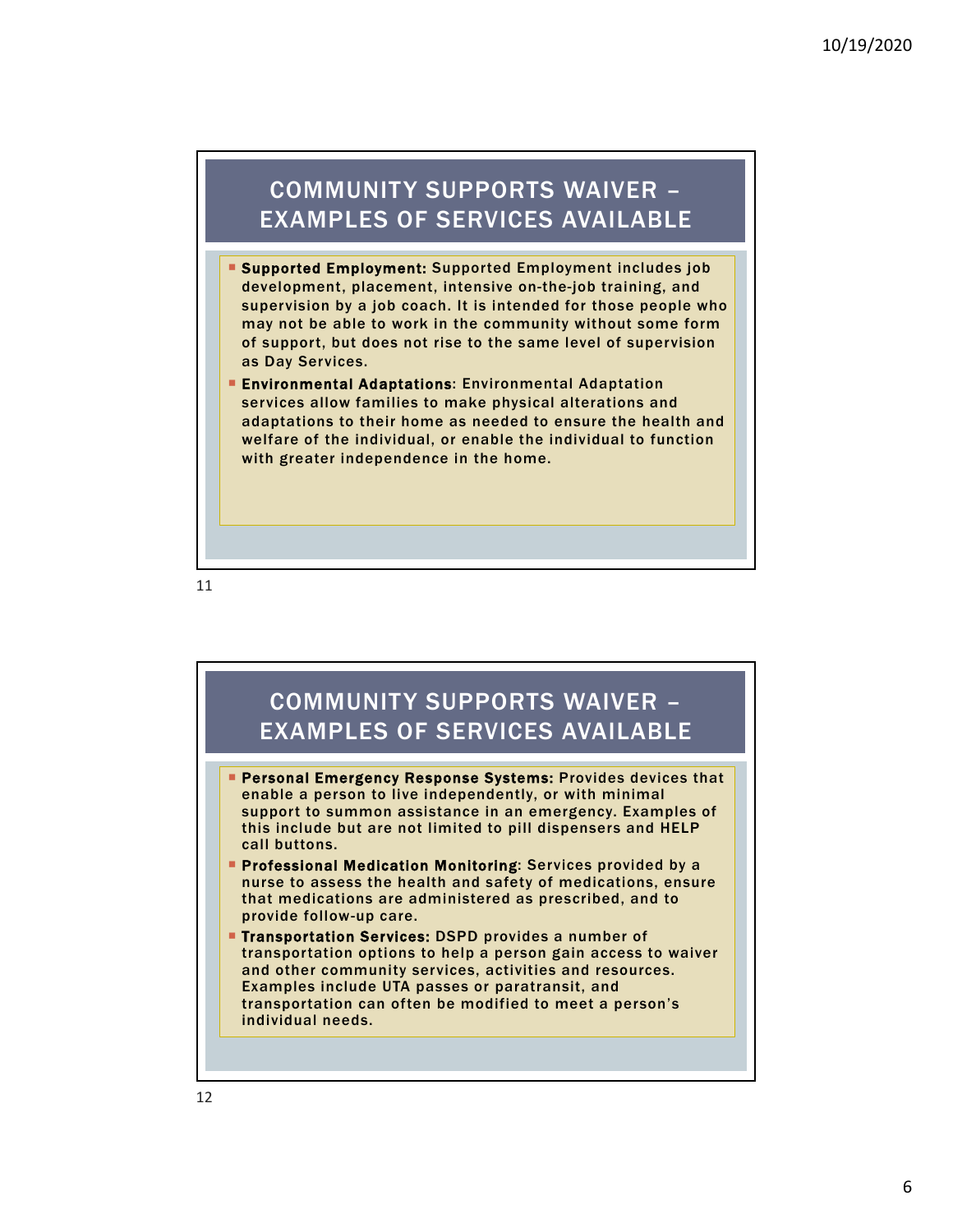![](_page_6_Figure_1.jpeg)

![](_page_6_Figure_3.jpeg)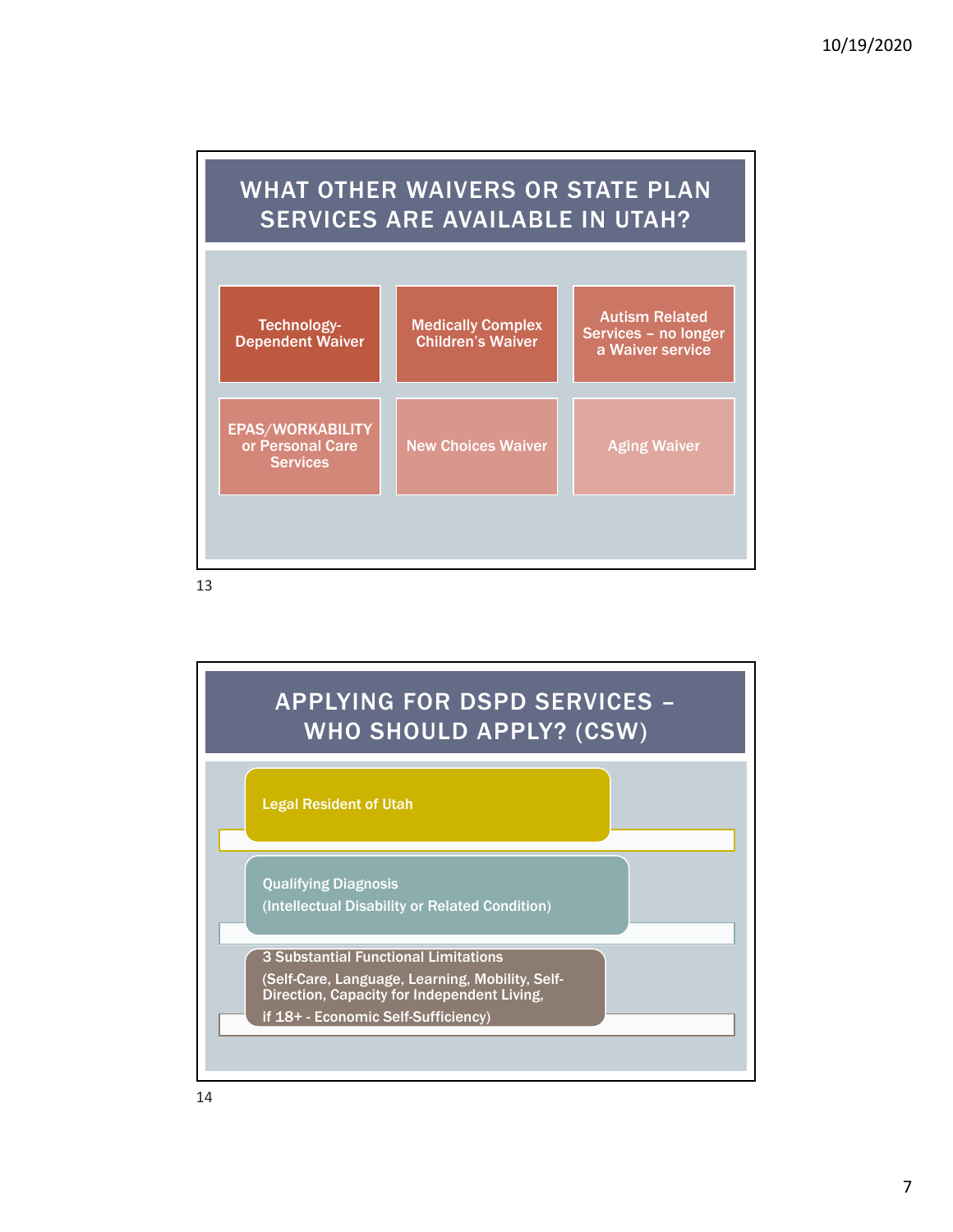![](_page_7_Figure_1.jpeg)

![](_page_7_Figure_3.jpeg)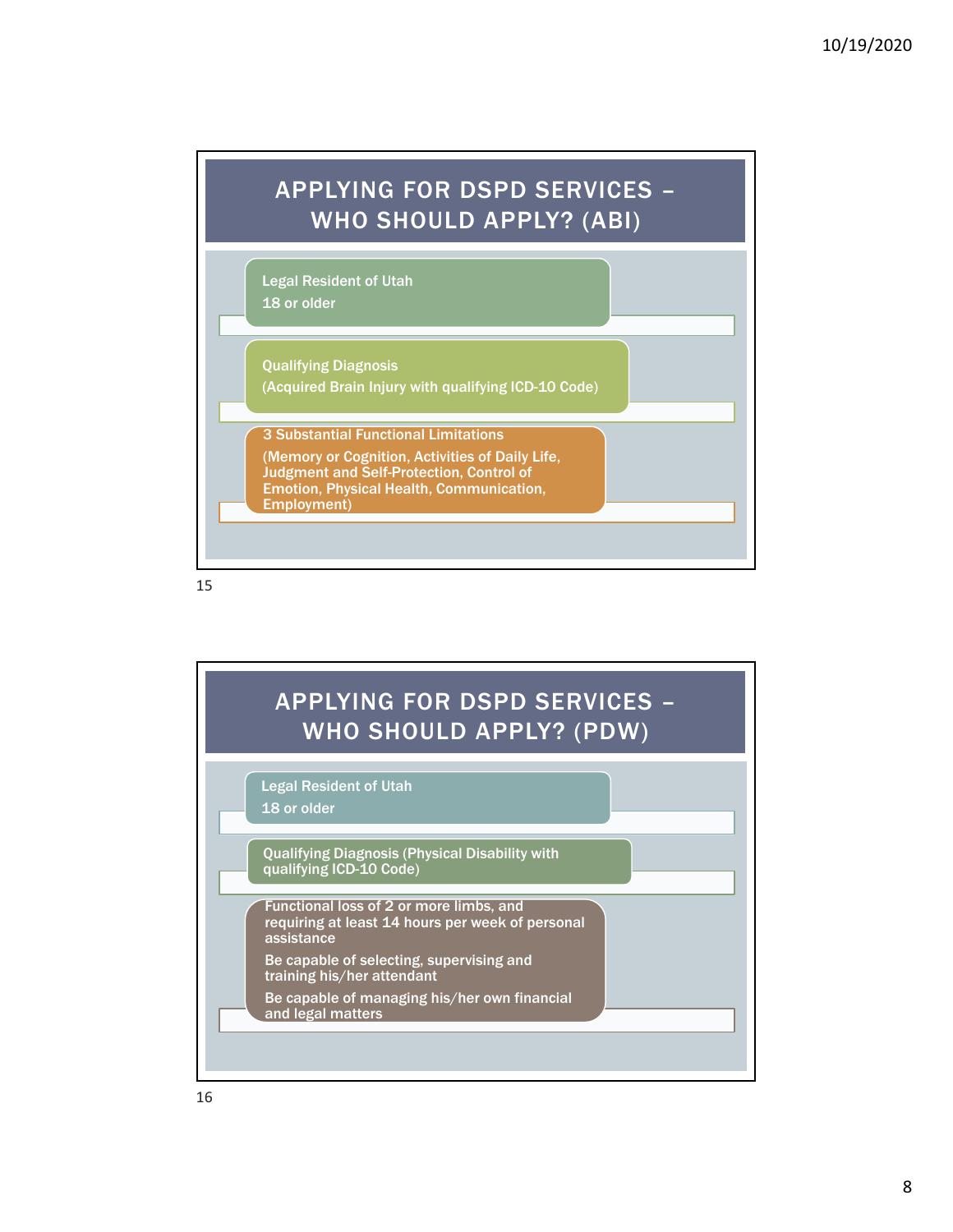![](_page_8_Figure_1.jpeg)

![](_page_8_Figure_3.jpeg)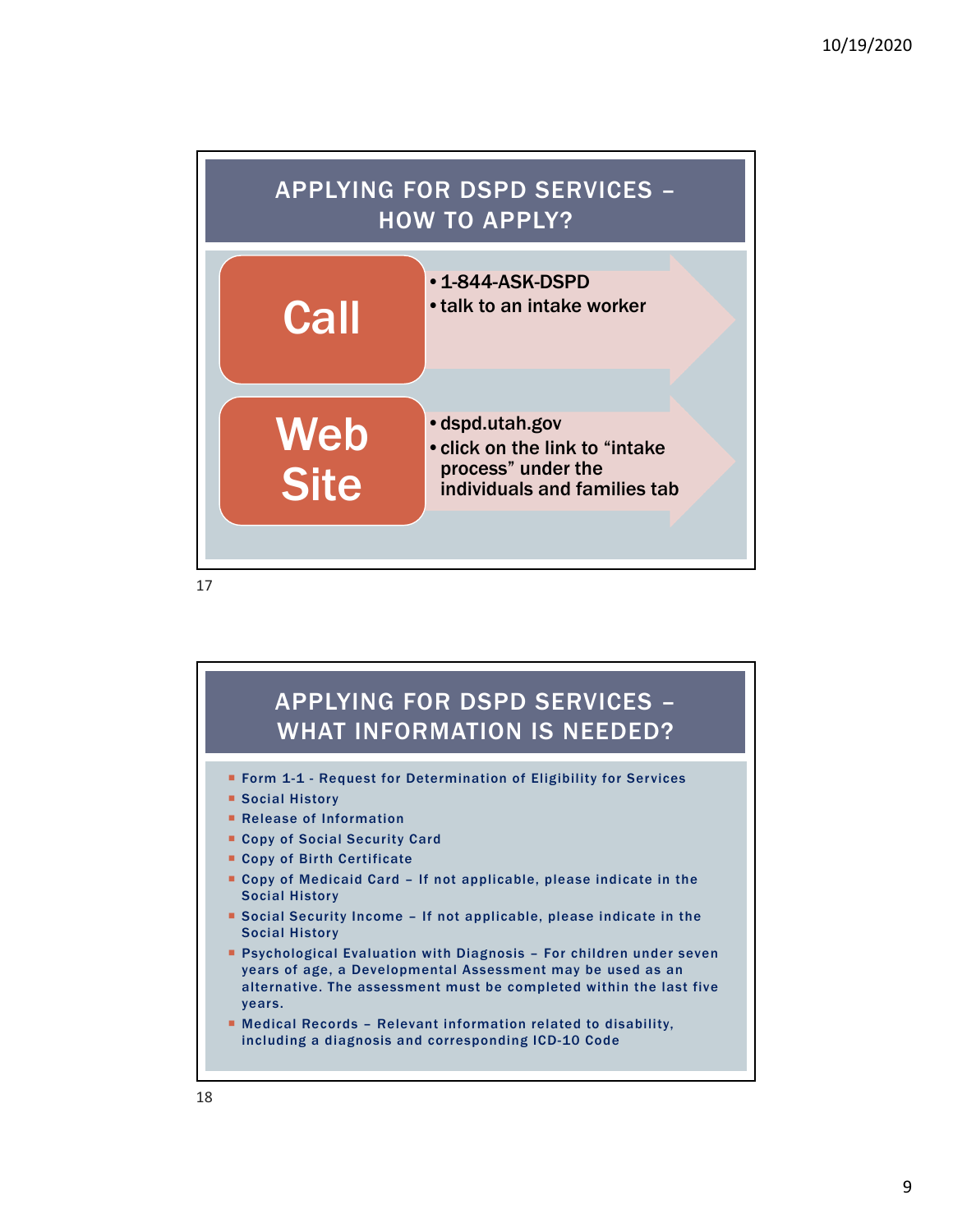![](_page_9_Figure_1.jpeg)

![](_page_9_Figure_3.jpeg)